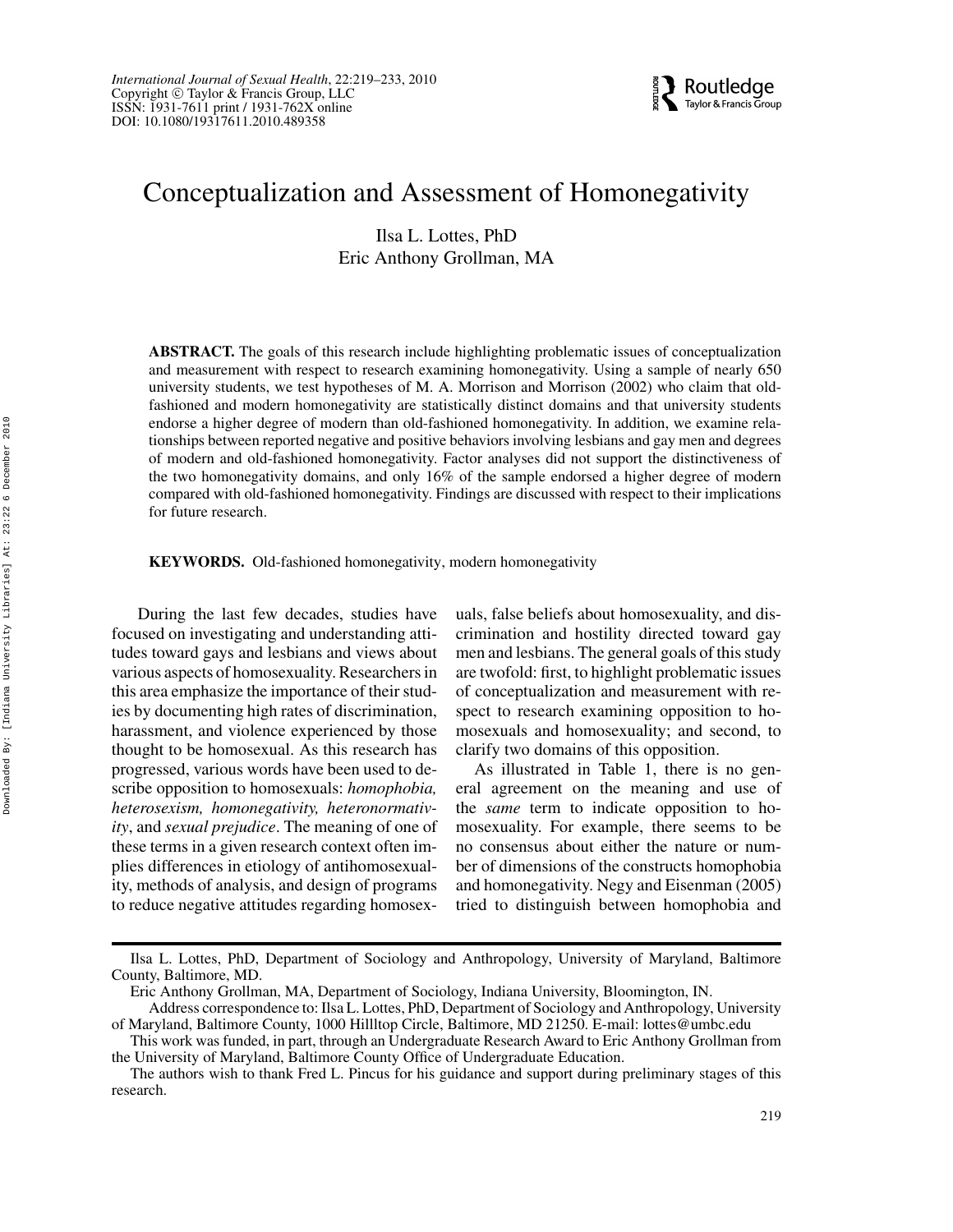### TABLE 1. Terms, definitions, and references related to opposition to homosexuality

#### HOMOPHOBIA

Dread of being in close quarters with homosexuals (Weinberg, 1972).

Manifested against homosexuals at four levels: personal, prejudiced beliefs of individuals; interpersonal, prejudiced action and discrimination; institutional, practices of government, religious, and business organizations and other formal groups; and societal, exclusion of homosexuals from cultural aspects of society and belief in homosexual myths (Blumenfeld, 1992).

Conceptualized using a tripartite model involving antihomosexual cognitive, affective, and behavioral components (O'Donohue & Caselles, 1993).

An affective response, including fear, anxiety, and discomfort a person experiences when interacting with lesbians and gay men; may or may not involve a cognitive component (Adams, Wright, & Lohr, 1996).

Irrational fear of and a set of mistaken ideas about homosexuals; characteristic of prejudiced individuals (Adam, 1998).

#### MODERN HOMOPHOBIA

Conceptualized as including two dimensions, a personal discomfort aspect and an institutional aspect that deals with the rights of gays and lesbians (to what degree do people think that institutional policies and practices should avoid sexual orientation biases); however, statistical analysis found three factors: personal discomfort with gay men/lesbians, institutional homophobia, and deviance/changeability of homosexuality (Raja & Stokes, 1998).

#### HOMONEGATIVITY

Any prejudicial affective or behavioral response directed toward an individual because he or she is perceived to be homosexual (Cerny & Polyson, 1984).

Includes two behavioral aspects identified by factor analysis: passive avoidance and active aggressive against homosexuals (Roderick, McCammon, Long, & Allred, 1998).

A multidimensional concept composed of cognitive, affective, and behavioral aspects—the entire domain of antihomosexual responses (Bernat et al., 2001).

The entire domain or catalogue of antihomosexual responses; clearly is a multidimensional construct (Hudson & Ricketts, 1980). MODERN HOMONEGATIVITY

Negative views of gay men and lesbians based on beliefs that (1) homosexuals are making illegitimate or unnecessary demands for social change, (2) discrimination against gays and lesbians no longer exists, and (3) homosexuals exaggerate the importance of their sexual orientation (M. A. Morrison & Morrison, 2002).

#### OLD-FASHIONED HOMONEGATIVITY

Negative views of gay men and lesbians based on traditional moral and religious beliefs and misconceptions about homosexuality (M. A. Morrison & Morrison, 2002).

#### HETEROSEXISM

Associated with sociology and examines structural, institutional, material, and ideological aspects of opposition to nonheterosexual issues (Adam, 1998).

Describes an ideology that regards homosexuality as inferior to heterosexuality; more recently, this term has referred to societal-level ideologies and patterns of institutional oppression of nonheterosexuals (Herek, 2000).

#### OLD-FASHIONED HETEROSEXISM

Overt sexual prejudice; a clear expression of negative attitudes toward or dislike of gays and lesbians (Cowan, Heiple, Marquez, Khatchadourian, & McNevin, 2005).

#### MODERN HETEROSEXISM

A subtle, milder form of heterosexism that includes beliefs that discrimination against gays and lesbians is no longer a problem, equal opportunities now exist for gays and lesbians, and homosexuals no longer have a legitimate claim to be angry about their treatment (Cowan et al., 2005).

#### IMPLICIT AND EXPLICIT ATTITUDES TOWARD LESBIANS AND GAY MEN

Not directly defined but suggests that due to political correctness, self-report Likert-type items may not be valid measures of true attitudes toward homosexuals. For explicit measures, a respondent can easily determine the socially desirable "correct" response, but for implicit measures, this connection is more subtle and less prone to error (Steffens, 2005).

#### HETERONORMATIVITY

A term used to denote opposition to same-sex desire, grounded in literary theories, typically used to analyze discourse and in attempts to deconstruct hetero/homo-binary assumptions and categories (Adam, 1998).

#### SEXUAL PREJUDICE

Negative attitudes toward an individual because of her or his actual or perceived sexual orientation; can be used to describe heterosexuals' negative attitudes toward homosexual behavior, people with a homo or bi orientation, and communities of nonheterosexuals (Herek, 2000).

The dimension of homonegativism that involves the responses of fear, disgust, anger, discomfort, and aversion that some experience when dealing with homosexuals (Hudson & Ricketts, 1980).

Personal and institutional prejudice against lesbians and gay men (Herek, 1988).

Any negative attitude, belief, or action toward gay men and lesbians (Haaga, 1991).

Antihomosexual prejudice, multidimensional, composed of three factors: cognitive, affective, and behavioral (Van de Ven, Bornholt & Bailey, 1996).

Made up of three factorially distinct antihomosexual components: cognitive, affect with avoidance, and affect with aggression (Wright, Adams, & Bernat, 1999).

A unidimensional construct that comprises negative emotional or affective responses to homosexuals; negative affect (aversion, discomfort, and fear) and behavior (avoidance and aggression) toward homosexuals, rather than attitudes toward homosexuality (Bernat, Calhoun, Adams, & Zeichner, 2001).

Antigay and lesbian prejudice; negative attitudes toward gays and lesbians in terms of civil rights and issues of morality (Alden & Parker, 2005).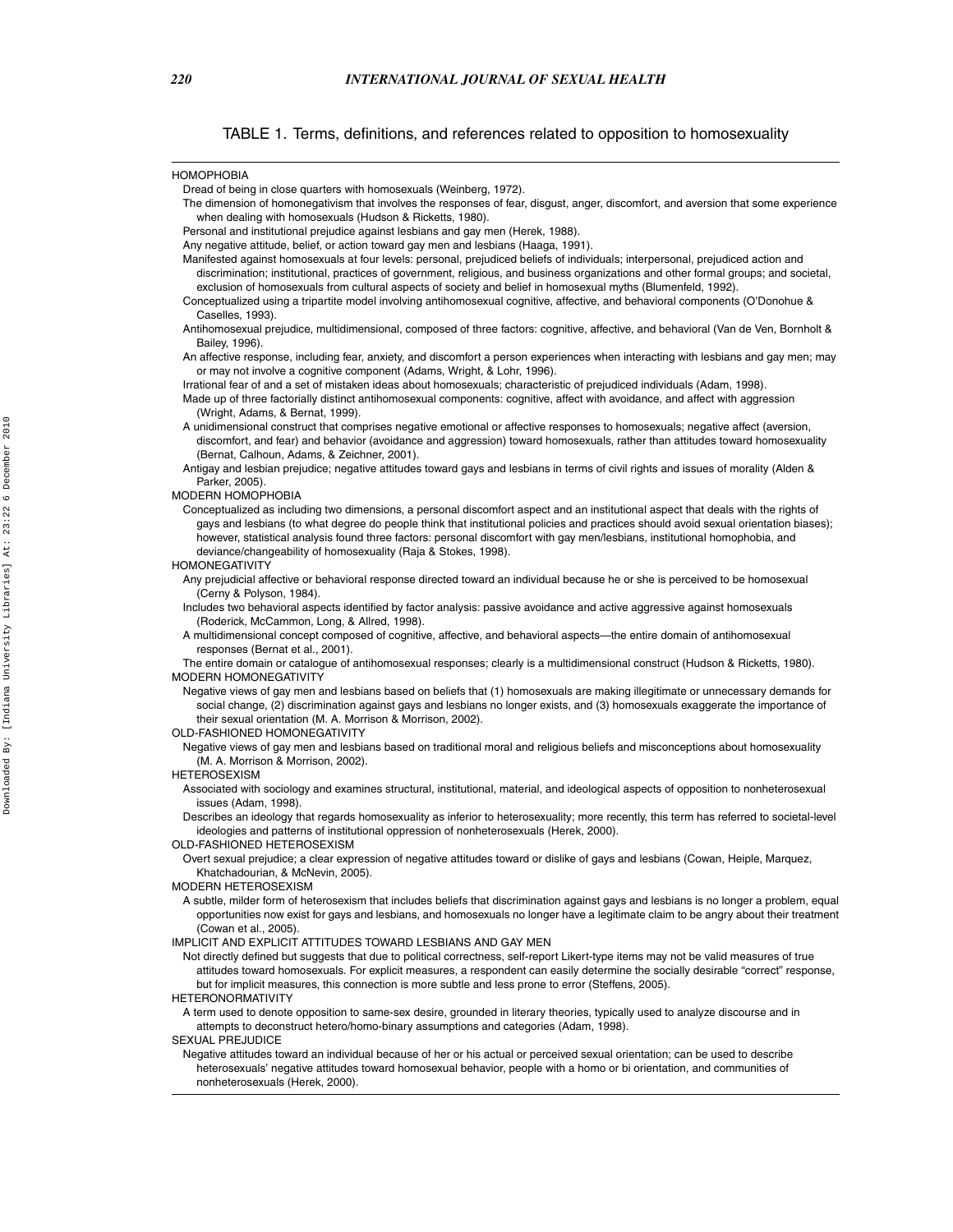homonegativity from both conceptual and measurement perspectives. They state that, in theory, they are distinct constructs, but in reality, "they likely overlap so much that it is difficult to separate them" (p. 292). Definitions differ about whether homophobia is restricted to affective and emotional areas or whether it also includes cognitive beliefs about the institutional and rights aspects of antihomosexuality. Similarly, definitions of homonegativity are not consistent; some focus only on a cognitive domain, and others include both affective and cognitive aspects.

On the other hand, as shown in Table 1, some definitions of *different* terms are remarkably similar. Modern homonegativity and modern heterosexism seem to be indistinguishable; both definitions emphasize the beliefs that discrimination against homosexuals is no longer a problem and that rights advocates exaggerate claims of unequal treatment. It seems apparent that many who study attitudes and behaviors about homosexuals either cannot agree on universal definitions or are not aware of similarities, differences, and inconsistencies in definitions of antihomosexuality terms. Differing terms and definitions make it difficult for researchers to compare results across different empirical investigations. As researchers talk about trends in attitudes toward homosexuals, it is important to clarify exactly what has changed and in what ways attitudes and behaviors are still harmful to those with a same-sex sexual orientation. Compounding the lack of conceptual consensus and variety of terms used is the omission in studies of questions used to assess a construct (e.g., Cerny & Polyson, 1984; Kurdek, 1988; Stevenson & Gajarsky, 1990). Thus, readers cannot examine measures to determine how a construct was operationalized.

One conclusion from our literature review is that there are different conceptual domains of antihomosexual attitudes and behaviors (Herek, 2002). As shown in Table 1, some organize these domains in terms of cognitive/thinking, affective/feeling, and behavioral/acting components. A second conclusion that emerged from studies reviewed is that domains of antihomosexuality are significantly related. For example, Ellis, Kitzinger, and Wilkinson (2002) found that their

measures of support for lesbian and gay human rights and a scale by Herek (1988) were significantly correlated  $(r = .88)$ , and Stulhofer and Rimac (2009) reported that their two measures of homonegativity were also highly correlated  $(r = .90)$ . A third conclusion is that measures of these domains need to distinguish between gay men and lesbians as the targets of antihomosexuality. Studies show that attitudes are more hostile toward gay men, particularly by heterosexual men, than toward lesbians (Herek, 2007). Yet another conclusion is that differences in antihomosexuality are related to the domains considered, order of questions asked, and background variables such as gender, race and ethnicity, political and religious beliefs, residence, social class, education, and number of gay and lesbian friends and acquaintances (Ellis et al.; Herek, 1988; Herek & Capitanio, 1999; Herek & Gonzalez-Rivera, 2006; Kite & Whitney, 1997; Lewis, 2003; Simon, 1995). We did not find consistent evidence supporting a strong correspondence between theoretical domains and factors produced in various types of factor analyses. For example, Wright, Adams, and Bernat (1999) reported that some items that theoretically should load on a given factor did not load in the predicted way. Factor analyses, which did produce fairly good fits linking conceptual domains and factors, were performed on convenience samples and thus lack generalizability. Finally, in studies reviewed, recommendations stressed the need for future research to investigate support for various homonegative domains and to examine how domains are intercorrelated.

# *BACKGROUND OF THE PRESENT STUDY*

This study examines conceptualization and measurement of *old-fashioned homonegativity* and *modern homonegativity,* terms introduced by M. A. Morrison and Morrison (2002). We chose to study homonegativity rather than other antihomosexuality constructs because we questioned these researchers' claim that the two types of homonegativity were statistically distinct. This seemed to contradict our knowledge of the uniformly high internal consistency reliability of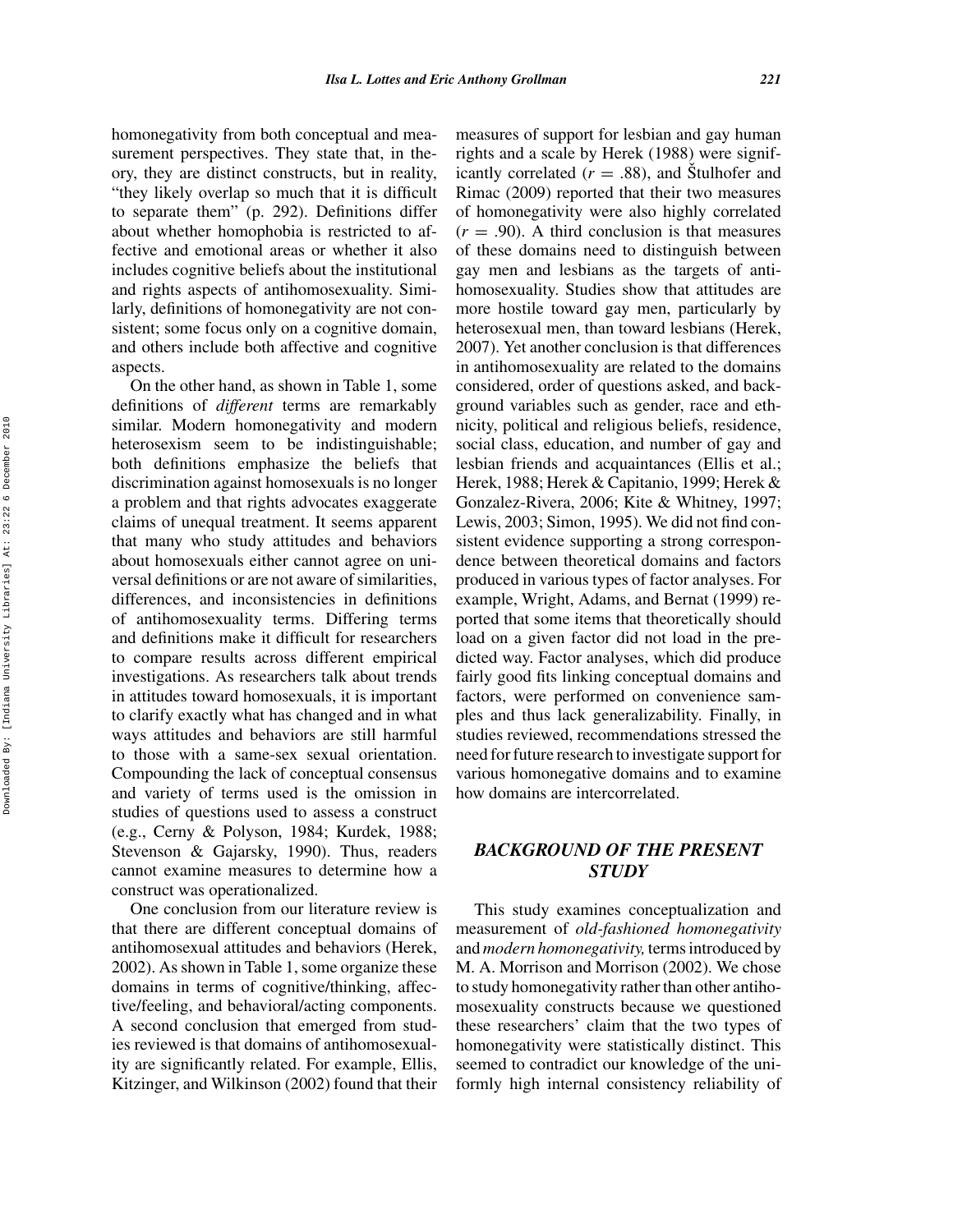measures of attitudes toward gay men and lesbians (Davis, Yarber, Bauserman, Schreer, & Davis, 1998; Schwanberg, 1993). In addition, in more than two decades of listening to students and reading their essays on this topic, the senior author has observed that the most common reason given by students who endorse modern homonegativity involves their acceptance of tenets of old-fashioned homonegativity. Thus, we sought to verify the findings of M. A. Morrison and Morrison. We now present details of their work so that the purpose and analyses of our study can be understood.

M. A. Morrison and Morrison (2002) cite several studies that found the means on traditional measures of homonegativity to be substantially below the neutral point and argue that university students are less likely than students in previous eras to endorse blatantly hostile beliefs about gay men and lesbians. Nevertheless, research at college campuses still indicates that antihomosexual harassment and hostility rates are high (Balanko, 1998; Franklin, 2000; Norris, 1992). Thus, M. A. Morrison and Morrison (pp. 17–18) propose that even though students report low levels of a particular kind of homonegativity, namely, old-fashioned homonegativity, they still do not have favorable attitudes about homosexuals. They define oldfashioned homonegativity as prejudice against homosexuals based on traditional religious and moral beliefs and misconceptions about homosexuality and hypothesize that students regard such attitudes as "anachronistic." They also state this may be one of the reasons college students report low levels of homonegativity on commonly used scales such as the one developed by Herek (1988). Those who agree with statements such as, "Gay men should not be allowed to work with children," or "Lesbianism is sinful," would be endorsing old-fashioned homonegativity. In the view of M. A. Morrison and Morrison, homonegativity has likely transformed to modern homonegativity, which includes three concerns:

> (1) gay men and lesbians are making illegitimate (or unnecessary) demands for changes in the status quo (e.g., spousal benefits); (2) discrimination against homo

sexual men and women is a thing of the past; and (3) gay men and lesbians exaggerate the importance of their sexual preference and, in so doing, prevent themselves from assimilating into mainstream culture. (p. 18)

M. A. Morrison and Morrison (2002) modeled their definition of modern homonegativity on the theoretical frameworks of those who have defined similar terms with respect to racism and sexism (McConahay, 1986; Swim, Aikin, Hall, & Hunter, 1995). Using convenience samples of Canadian students, these researchers found their 13-item male (gay) and female (lesbian) versions of modern homonegativity scales to have high internal consistency reliabilities. A factor analysis of these modern homonegativity scales produced one-factor solutions, accounting for 45% and 47% of the variance for the gay and lesbian versions, respectively. Additionally, they found students reported significantly greater support for modern compared with old-fashioned homonegativity.

To further investigate the dimensionality of their modern homonegativity scales and to establish that it was measuring something different from old-fashioned homonegativity, M. A. Morrison and Morrison (2002) performed two factor analyses—one for gay male items and one for lesbian items. The first factor analysis used the gay male items from their gay modern homonegativity scale plus items from the gay version of a homonegativity scale developed by T. G. Morrison, Parriag, and Morrison (1999) and assumed to measure old-fashioned homonegativity. Similarly, the second factor analysis included the identical items with *gay men* replaced by *lesbians.*

The two factor analyses generally resulted in factors that supported the distinctiveness of the two types of homonegativity, according to M. A. Morrison and Morrison's (2002) measures. However, we noticed that for both factor analyses, two items that they assumed measured old-fashioned homonegativity and loaded on that factor were: "Those who support the rights of gay men (lesbians) are probably gay themselves," and "Gay men (lesbians) should have the same rights as straight (heterosexual)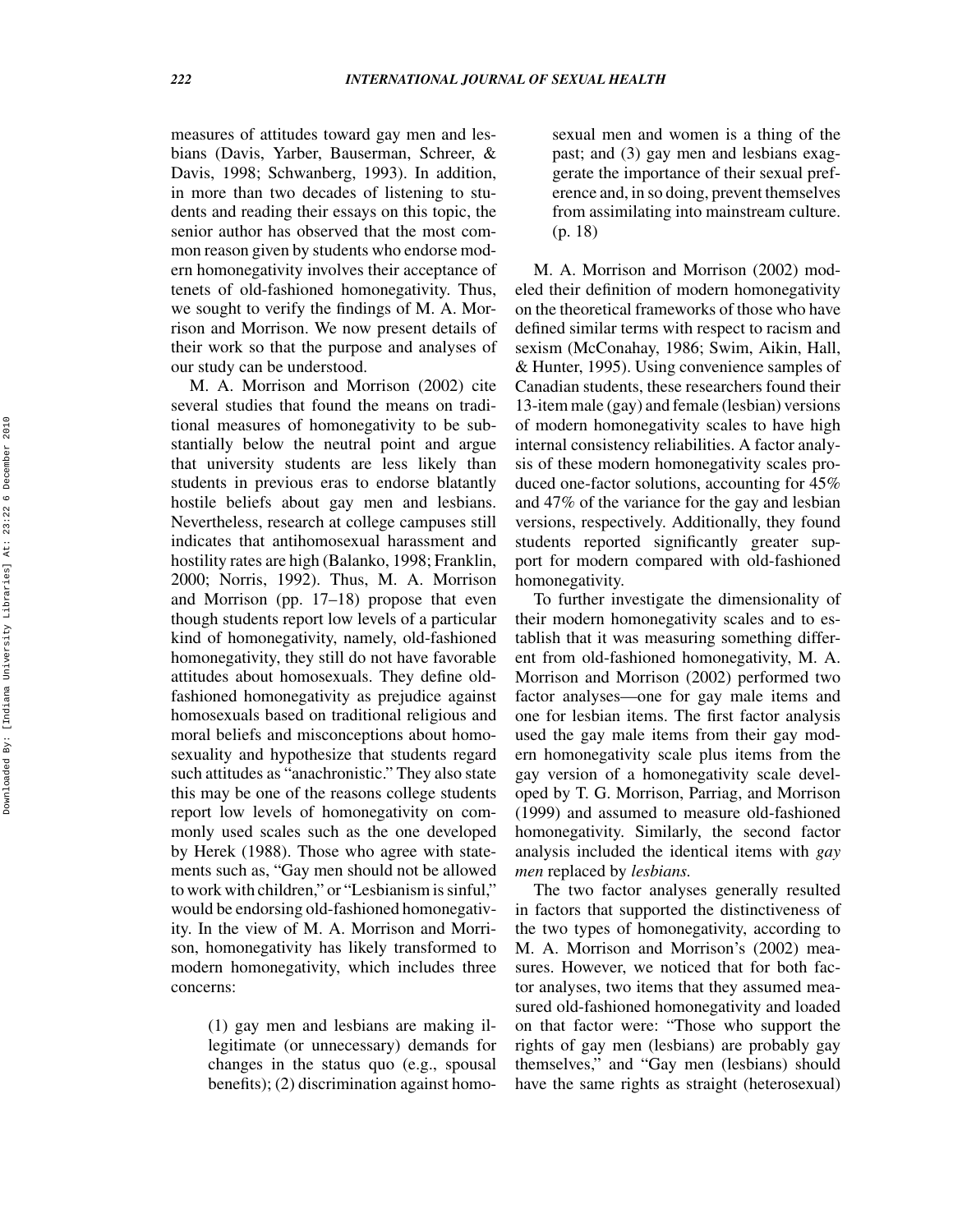men (women)," In our view, these items assess modern homonegativity, because both concern issues relating to rights. These two rights items loaded on the same factor as the more obvious old-fashioned homonegativity item, "Gay men (lesbians) are immoral."

T. G. Morrison, Kenny, and Harrington (2005) attempted to validate M. A. Morrison and Morrison's (2002) modern homonegativity scale with Irish university students. For this study, they used different measures of old-fashioned homonegativity—short forms of the gay men and lesbian attitude scales developed by Herek (1998). The items in these scales in our view have fewer conceptual overlaps with modern homonegativity. For women, correlations between the old-fashioned and modern homonegativity scales for gay men and lesbians were .60 and .67, respectively; for men, these correlations were .80 and .75, respectively. Thus, we question the statistical distinctiveness of concepts so highly and significantly correlated.

T. G. Morrison et al. (1999) argued that three versions of their homonegativity scale (later designated as measures of old-fashioned homonegativity)—one for homosexuals in general and the others for gay men and lesbians were all unidimensional based on factor analyses. However, an inspection of the items seemed to us to include measures of both oldfashioned ("Homosexuality/gay men/lesbians is/are immoral") and modern ("Homosexuals/gay men/lesbians should have the same rights as heterosexuals") homonegativity. Thus, the scales may have had factorial validity but not content validity according to our understanding of the two types of homonegativity. In other publications as well, we found both types of homonegativity items either loading on the same factor or part of a scale with high internal consistency reliability. For example, two items that loaded highly on the same factor in a study by Wright et al. (1999) were: "Homosexuality is acceptable to me" (old-fashioned), and "Organizations which promote gay rights are necessary" (modern). Another example of the blurring of distinctions between measures of old-fashioned and modern antihomosexual attitudes comes from Cowan, Heiple, Marquez, Khatchadourian, and McNevin (2005); one item in their old-

fashioned measure—"Homosexuals should be kept separate from the rest of society (i.e., separate housing, restricted employment)"—seems to us to be tapping discrimination issues and should be categorized as a modern item.

The specific goals of the present study are to test hypotheses of M. A. Morrison and Morrison (2002) related to the aforementioned discussion. We test whether the constructs of old-fashioned and modern homonegativity are statistically distinct and if a greater proportion of students endorse modern rather than old-fashioned homonegativity. Whereas they attempted to validate their homonegativity scales using samples of Canadian and Irish students, we use students in a variety of disciplines from a university in the United States. In addition, we examine the extent of hostile and helping behaviors directed at homosexuals to investigate another proposition by M. A. Morrison and Morrison, namely that antihomosexual harassment is common on college campuses despite low levels of reported old-fashioned homonegativity. There is much less research on the incidence of hostile and helping behaviors directed toward homosexuals than on attitudes, and much of this behavioral research fails to distinguish between gay men and lesbians (e.g., Schope & Eliason, 2000). Finally, we look at the relationships among modern and old-fashioned homonegativity and hostile and helping behaviors toward homosexuals to gain a better understanding of how domains of attitudes and behaviors interact.

### *METHOD*

### *Participants*

The sample  $(N = 646)$  for this study includes self-identified heterosexual students from a wide variety of disciplines and from all undergraduate academic class standings at a university in the Mid-Atlantic United States. Although this study's sample is not a probability one, its demographic profile is similar to that of the undergraduate student body: 10% arts and humanities; 30% social science; 26% life, chemical, physical, and mathematics sciences; 24% engineering, information technology, and computer science;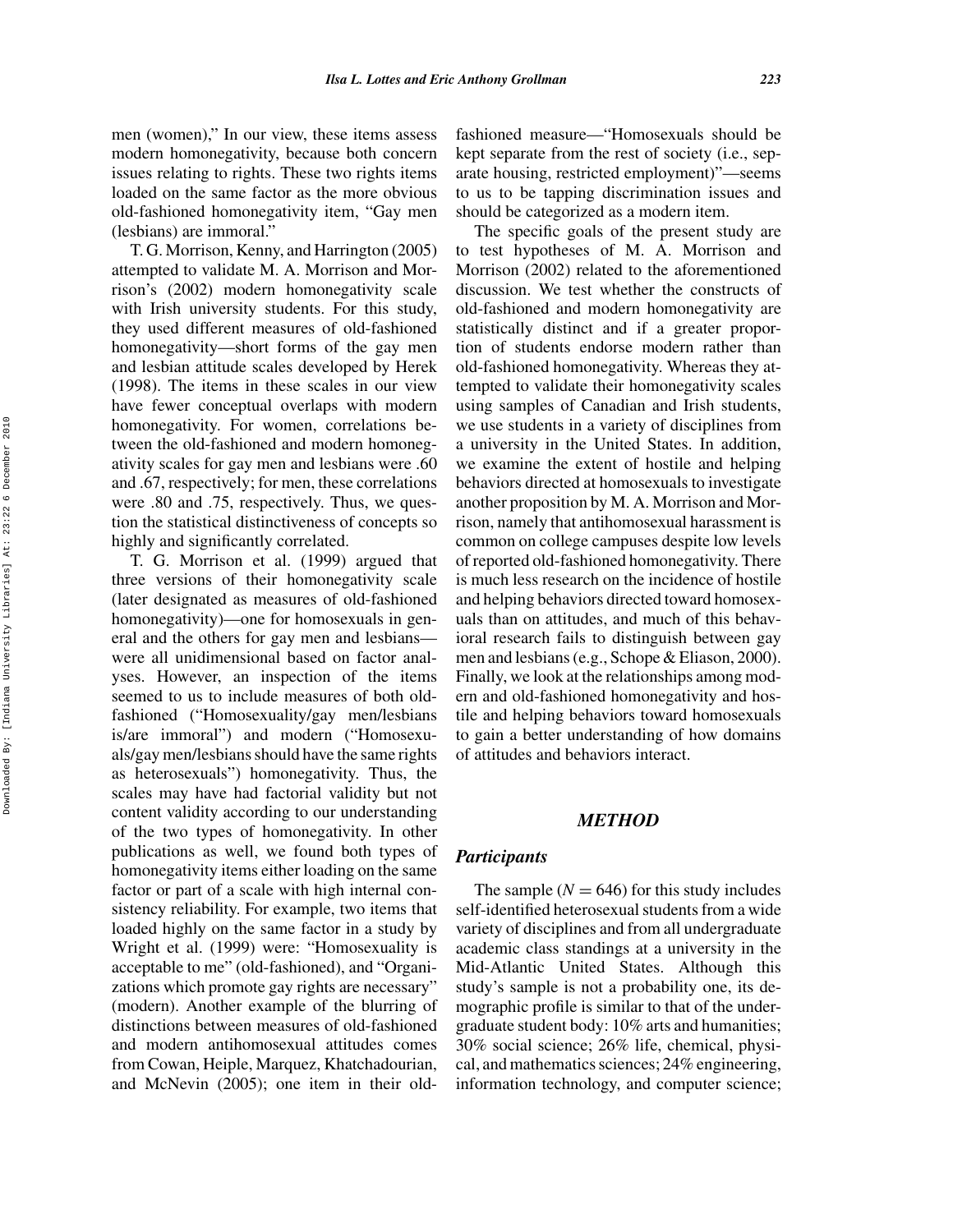and 10% other majors or undecided. The racial and ethnic distribution is as follows: 56% White, 21% Asian, 14% Black, 2% Latino, and 7% Multiracial or Other. The gender balance was 48.6% female and 51.4% male. There were also nearly equal proportions of 1st-year students and upper-class students and similar proportions of those who lived on campus and those who commuted.

### *Measures*

# *Old-Fashioned and Modern Homonegativity*

In classifying items as assessing either oldfashioned or modern homonegativity, we followed the guidelines of M. A. Morrison and Morrison (2002). Old-fashioned homonegativity included beliefs about homosexuality being immoral, an illness, sinful, or disgusting, as well as myths about homosexuality. We considered modern homonegativity as dealing with concerns about some aspect of discrimination or loss of rights and having a societal or macrolevel focus. Table 2 contains the 22 items—11 applied to gay men and 11 to lesbians—used to measure both old-fashioned and modern homonegativity. The responses to each item were on a 5-point continuum from "strongly agree" (1) to "strongly disagree" (5) with the middle position "neutral/don't know" (3). To minimize response bias, slightly more than half of the items were reverse-scored. Higher scores indicate more homonegativity. Consistent with recommendations of previous researchers, we used separate measures of attitudes about and behaviors directed toward gay men and those toward lesbians.

Four items in either their original or a slightly revised form from Herek's (1988, 1998) Attitudes Toward Lesbians and Gay Men Scale measured old-fashioned homonegativity for lesbians, and six items (some revised) from this same scale measured old-fashioned homonegativity for gay men. These lesbian and gay men old-fashioned homonegativity scales had acceptable Cronbach's alphas ( $\alpha = .80$  and  $\alpha = .91$ , respectively) for the participants of this study. Four of the seven items used to measure modern homonegativity for lesbians came from M. A. Morrison and Morrison's (2002) Modern Homonegativity Scale; one item ("Lesbians just can't fit into our society") was from Herek's scale. The remaining two items we added: "It is the federal government's responsibility to protect lesbians from discrimination," and "A woman's homosexuality should NOT be a cause for job discrimination in any situation." Three of the five items (one slightly revised) used to measure modern homonegativity for gay men were from M. A. Morrison and Morrison's Modern Homonegativity Scale. One of the other items was "Compared to heterosexual men, gay men are less likely to make important contributions to society." In recent times, as emphasized by Altemeyer (2001), the media has focused on a number of popular homosexual celebrities; thus, we wanted to get an indication of how students evaluated contributions of gay men, who are generally more negatively evaluated than lesbians, to society. Because same-sex unions and marriage is currently a popular issue, we also included the following modern homonegativity item: "Legal benefits for marriages should NOT be given to gay male couples." The modern homonegativity scales for lesbians and gay men had acceptable Cronbach's alphas ( $\alpha = .81$ and  $\alpha = .79$ , respectively) for participants of this study. The construct validity of the four homonegativity scales was supported by their significant correlations in the predicted directions with political orientation and religiosity.

To further examine the extent of acceptance of the two types of homonegativity, we also created four new variables by trichotomizing the Old-Fashioned and Modern Homonegativity Scales defined above for gay men and lesbians. For each of the four homonegativity scales, respondents were classified as reporting "no homonegativity," "questionable homonegativity," or "homonegativity." In our classification, those who reported an "agree" or "strongly agree" (coded 4 or 5) response to a negative statement about homosexuals or who reported a "disagree" or "strongly disagree" (coded 4 or 5) response to a positive statement about homosexuals were classified as reporting homonegativity. Those who reported a "neutral/don't know" (coded as 3) response to a negative or positive statement about homosexuals were classified as reporting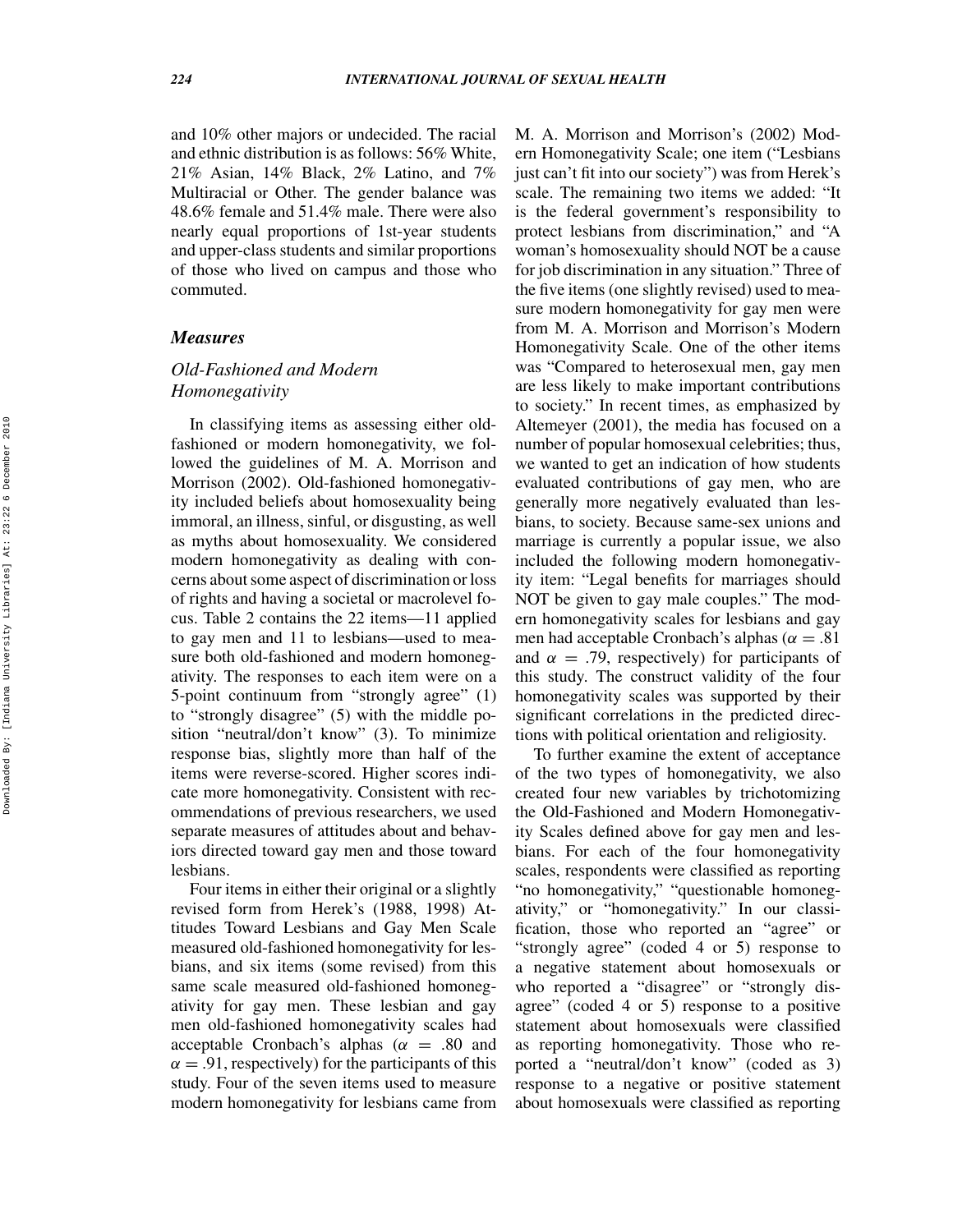| Items                                                                                                                         | (Mean)           | % Homonegative | Factor 1        | Factor 2      | Factor 3         |  |
|-------------------------------------------------------------------------------------------------------------------------------|------------------|----------------|-----------------|---------------|------------------|--|
| Female homosexuality is an illness. (OF)*<br>I think male homosexuals are disgusting.<br>$(OF)^*$                             | (1.69)<br>(2.28) | 4%<br>19%      | .89<br>.82      |               | $-.05$<br>$-.14$ |  |
| Male homosexuality is an immoral<br>expression of sexuality in men. (OF)*                                                     | (2.35)           | 20%            | .81             |               | .06              |  |
| Male homosexuals are perverts. (OF)*                                                                                          | (1.90)           | 7%             | .80             | .05           | $-.08$           |  |
| If a man has homosexual feelings, he<br>should do everything he can to<br>suppress them. (OF)*                                | (2.14)           | 12%            | .78             | .08           | .06              |  |
| The growing number of lesbians indicates<br>a decline in American morals. (OF)*                                               | (2.29)           | 20%            | .76             | .12           | .09              |  |
| Female homosexuality is an inferior form<br>of sexuality. (OF)*                                                               | (2.02)           | 6%             | .74             | .05           | .09              |  |
| Compared with heterosexual men, gay<br>men are less likely to make important<br>contributions to society. (M)*                | (1.79)           | 3%             | .74             | $-.09$        | $-.05$           |  |
| Lesbians just can't fit into our society. (M)*                                                                                | (1.83)           | 5%             | .73             | .02           | .14              |  |
| I would NOT be upset if I learned that my                                                                                     | (3.18)           | 41%            | .72             | .04           | .13              |  |
| son was a homosexual. (OF)<br>Male homosexuals should NOT be<br>allowed to teach in schools. (OF)*                            | (1.83)           | 6%             | .69             | .10           | .06              |  |
| Legal benefits for marriages should NOT<br>be given to gay male couples. (M)*                                                 | (2.39)           | 23%            | .69             | .21           | .12              |  |
| Many lesbians use their sexual orientation<br>so that they can obtain special<br>privileges. (M)*                             | (2.45)           | 10%            | .52             | .18           | $-.44$           |  |
| If gay men want to be treated like everyone<br>else, then they need to stop making<br>such a fuss about their sexuality. (M)* | (2.94)           | 36%            | .49             | .33           | $-.33$           |  |
| Lesbians have become far too<br>confrontational in their demands for<br>equal rights. $(M)^*$                                 | (2.66)           | 18%            | .49             | .38           | $-.28$           |  |
| Gay men should stop complaining about<br>the way they are treated in society and<br>simply get on with their lives. (M)*      | (2.66)           | 23%            | .47             | .39           | $-.27$           |  |
| Gay men still need to work for equal rights.<br>(M)                                                                           | (2.72)           | 22%            | $-.10$          | .72           | $-.21$           |  |
| Lesbians who are "out of the closet"<br>should be admired for their courage. (M)                                              | (2.71)           | 18%            | .03             | .69           | .22              |  |
| It is the federal government's responsibility<br>to protect lesbians from discrimination.<br>(M)                              | (2.52)           | 18%            | .09             | .65           | .19              |  |
| Lesbians do NOT have all the rights they<br>need. (M)                                                                         | (2.62)           | 17%            | .21             | .62           | .03              |  |
| State laws prohibiting private sexual<br>behavior between two consenting adult<br>women should be abolished. (OF)             | (2.28)           | 17%            | .44             | .10           | .47              |  |
| A woman's homosexuality should NOT be<br>a cause for job discrimination in any<br>situation. (M)                              | (1.70)           | 5%             | .27             | .26           | .38              |  |
| Eigenvalue<br><b>Total Variance Accounted For</b>                                                                             |                  |                | 11.00<br>50.03% | 1.18<br>5.38% | 1.02<br>4.63%    |  |

TABLE 2. Factor loadings of homonegativity items with item means and percent homonegative

∗Item was reverse-scored.

 $OF = measuring$  old-fashioned homonegativity.

 $M =$  measuring modern homonegativity.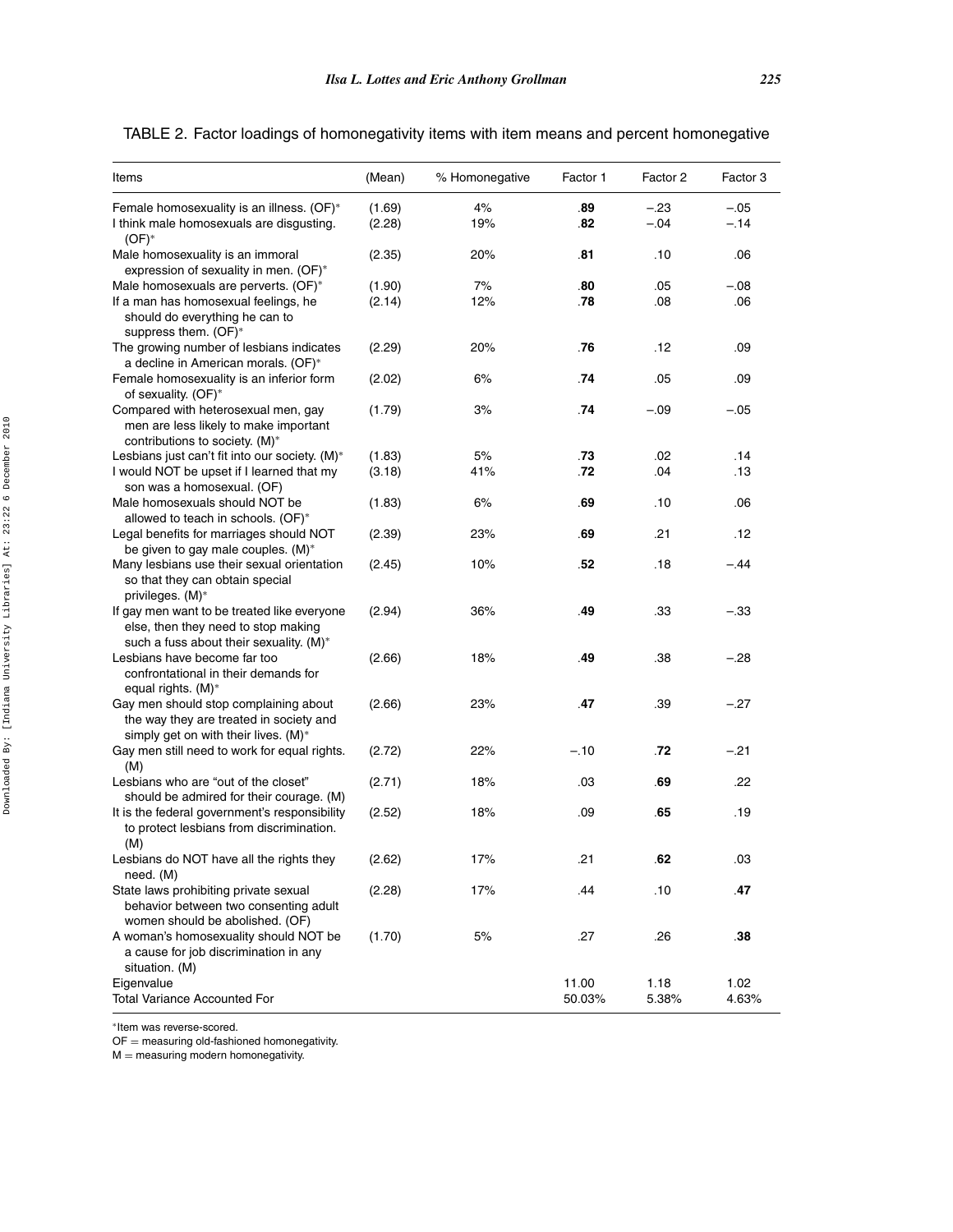questionable homonegativity. Finally, those who reported an "agree" or "strongly agree" (coded 1 or 2) to a positive statement about homosexuals or who reported a "disagree" or "strongly disagree" (coded 1 or 2) response to a negative statement about homosexuals were classified as reporting no homonegativity.

Respondents' average item scores on each of the four homonegativity measures were calculated, and respondents whose scores were greater than or equal to 1 and less than 2.5 were classified as reporting no homonegativity. Respondents whose average item scores were in the range of 2.5 to 3.5 were classified as reporting questionable homonegativity, and respondents whose average item scores were greater than 3.5 and less than or equal to 5 were classified as reporting homonegativity. Creating these four trichotomized variables allowed us to determine how degrees of old-fashioned and modern homonegativity were distributed among participants.

### *Behaviors Toward Lesbians and Gay Men*

To measure harassing/hostile and helping behavior, questions were taken from the Behaviors Toward Homosexuals Survey described by Schope and Eliason (2000) along with one additional item (last question, Table 4) created by the authors. Responses to the behavior items were frequencies: never, once, 2 or 3 times, 4 to 10 times, and 11 or more times; and all questions began with the phrase, "In the last year, how often have you . . ." Five questions applied to gay men and four to lesbians, and five questions were about negative behavior and four about helping behavior. Four composite measures were formed from these nine questions: Negative Behavior Toward Gays, Negative Behavior Toward Lesbians, Helping Behavior Toward Gays, and Helping Behavior Toward Lesbians.

### *Procedure*

After obtaining permission from the university's institutional review board, e-mails were sent to instructors in major subject areas to obtain permission to administer the questionnaire in their classes. One of the authors administered the surveys in all classes. Students were informed that their participation was voluntary, their responses would be anonymous, they could end their participation in the study at any time, and their decision to take the survey would in no way influence their class grade. Completion of the survey took about 15 minutes, after which students put their surveys in a big envelope. There were no objections from students, and it was not possible to determine who did or did not complete the survey. A total of 702 surveys were usable, but only data from the 646 self-identified heterosexuals are used in this study.

### *Analysis*

Three principal components factor analyses with oblimin rotation were performed to investigate the dimensionality of the homonegativity items. One factor analysis used all 22 items, another the 11 items referring to gay men, and the third the 11 items referring to lesbians. To examine patterns of three degrees of homonegativity, cross tabulations for men and women were conducted using pairs of the two types of trichotomized homonegative variables for gay men and lesbians. To determine whether modern homonegativity was endorsed more than old-fashioned homonegativity, we calculated the proportion of respondents who reported a higher degree of modern compared with old-fashioned homonegativity. To determine gender differences in the homonegativity scales, *t*-tests for independent samples were calculated. Pearson correlations were computed to examine relationships between measures of homonegativity and negative and helping behaviors toward gay men and lesbians.

### *RESULTS*

### *Dimensions of Homonegativity*

For the factor analysis using all 22 homonegativity items, loadings of the rotated matrix are shown in Table 2. Three factors with eigenvalues greater than one were found. Sixteen items had their highest loading on the first factor, which accounted for 50.03% of the variance. Of these items, 10 assessed old-fashioned and 6 assessed the modern type of homonegativity. The second factor accounting for 5.38% of the variance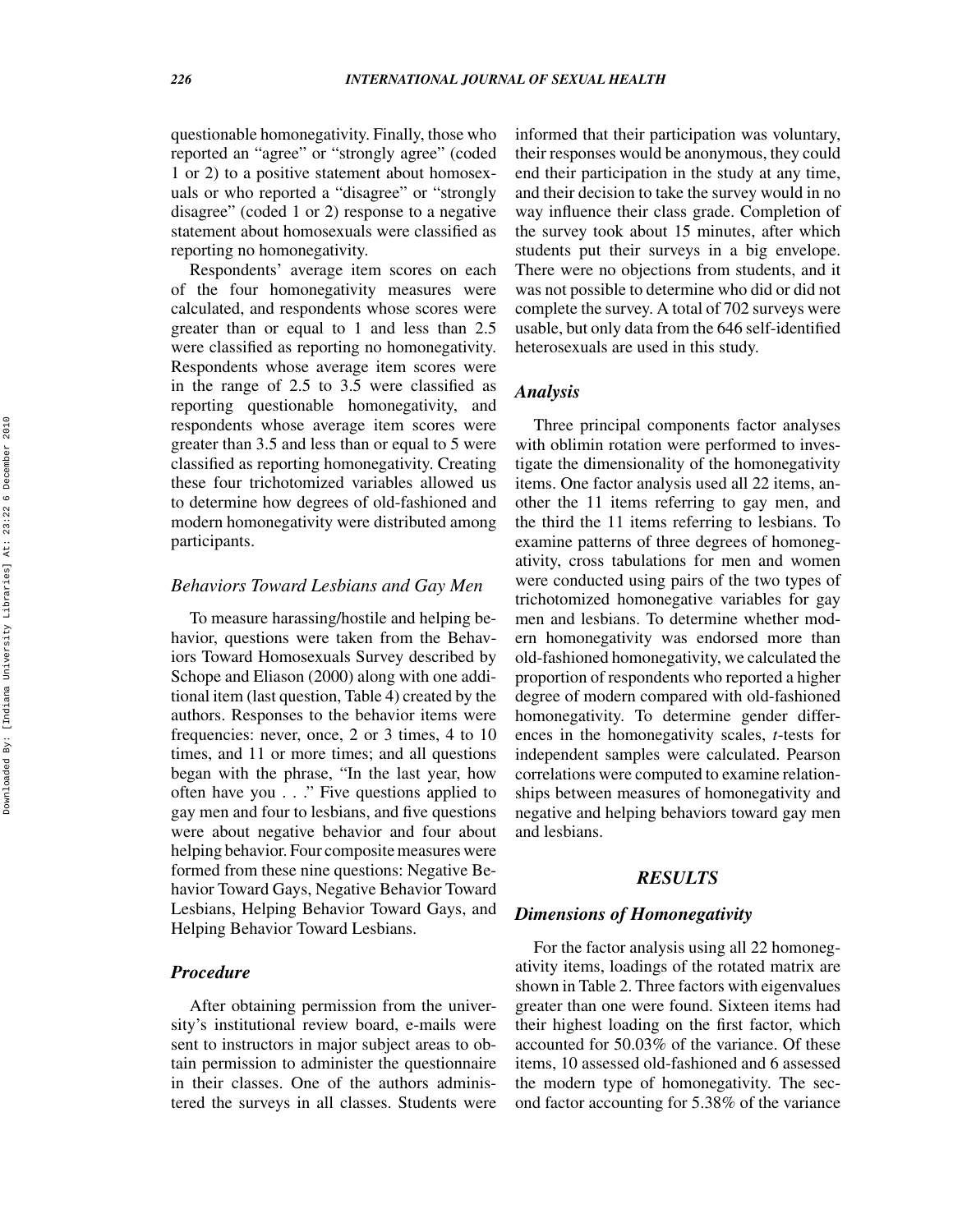consisted of 4 modern items, and the third factor accounting for 4.63% of the variance consisted of 2 items: 1 assessing old-fashioned and the other modern homonegativity for lesbians. Thus, two of the three factors contained items assessing both types of homonegativity. In addition, the communalities of all 22 items for the unrotated matrix were all high—the lowest was .38 and the others above .47. Factor analyses of the gay men items resulted in a one-factor solution with 58% of the variance accounted for by a single factor. Similarly, factor analysis of the lesbian items produced a single factor accounting for 47% of the variance.

# *Old-Fashioned and Modern Homonegativity Comparisons and Patterns*

Men's item mean for old-fashioned homonegativity toward gay men was significantly higher than the corresponding item mean for women  $(2.48 \text{ vs. } 2.06, t[538] = 5.745, p < .001)$ . The item means for old-fashioned homonegativity toward lesbians did not differ significantly for men and women (2.11 vs. 2.01, *t*[637] = 1.418,  $p = .156$ ). Men's modern homonegativity item means were significantly higher than the corresponding item means of women for both gays  $(2.69 \text{ vs. } 2.29, t[633] = 6.122, p < .001)$  and lesbians (2.50 vs. 2.20,  $t[638] = 5.655$ ,  $p < .001$ ).

Table 3 contains the results of the frequencies and cross tabulations for the four trichotomized variables. Compared with men, women reported higher proportions of "no modern homonegativity" toward both lesbians (68% for women vs. 51% for men) and gay men (63% for women vs. 44% for men). Women also reported higher proportions of "no old-fashioned homonegativity" with respect to gay men (70% for women vs. 51% for men), but the difference was small with respect to lesbians (69% for women vs. 64% for men). In addition, a greater proportion of women (61% toward lesbians and 60% toward gay men) compared with men (45% toward lesbians and 40% toward gay men) reported both "no old-fashioned and no modern homonegativity." For men, most of the differences in the higher endorsement of modern compared with old-fashioned homonegativity applied to lesbians and for questionable (43% for modern vs. 31% for old-fashioned) rather than obvious homonegativity (6% vs. 5%). For men, differences in reporting of proportions of modern and old-fashioned homonegativity toward gay men were less than 8%. For women, responses to the three levels of old-fashioned and modern homonegativity were nearly identical for lesbians and differed by less than 8% for gay men.

As Table 3 shows, of the nine homonegativity level pairings, the most common pattern for both men and women was the no

TABLE 3. Percent of men and women reporting levels of old-fashioned (OF) and modern (MD) homonegativity toward lesbians (gay men) by sex

| Type and Level of Homonegativity    | Men          | Women        |  |
|-------------------------------------|--------------|--------------|--|
| No OF Homonegativity                | 64% (51%)    | 69% (70%)    |  |
| Questionable OF Homonegativity      | $31\%$ (36%) | 28% (23%)    |  |
| OF Homonegativity                   | 5% (13%)     | 3% (7%)      |  |
| No MD Homonegativity                | 51% (44%)    | 68% (63%)    |  |
| Questionable MD Homonegativity      | 43% (38%)    | 29% (28%)    |  |
| <b>MD Homonegativity</b>            | $6\%$ (18%)  | 3% (9%)      |  |
| No OF and No MD                     | 45% (40%)    | $61\%$ (60%) |  |
| No OF and Questionable MD           | 18% (11%)    | $8\%$ (10%)  |  |
| No OF and MD                        | $1\%$ (1%)   | $0\%$ (1%)   |  |
| Questionable OF and No MD           | $6\%$ (5%)   | 7% (3%)      |  |
| Questionable OF and Questionable MD | $22\%$ (23%) | 19% (16%)    |  |
| Questionable OF and MD              | $3\%$ (7%)   | $2\%$ (3%)   |  |
| OF and No MD                        | $0\%$ (0%)   | $0\%$ (0%)   |  |
| OF and Questionable MD              | $3\%$ (4%)   | $2\%$ (2%)   |  |
| OF and MD                           | $2\%$ (9%)   | $1\%$ (5%)   |  |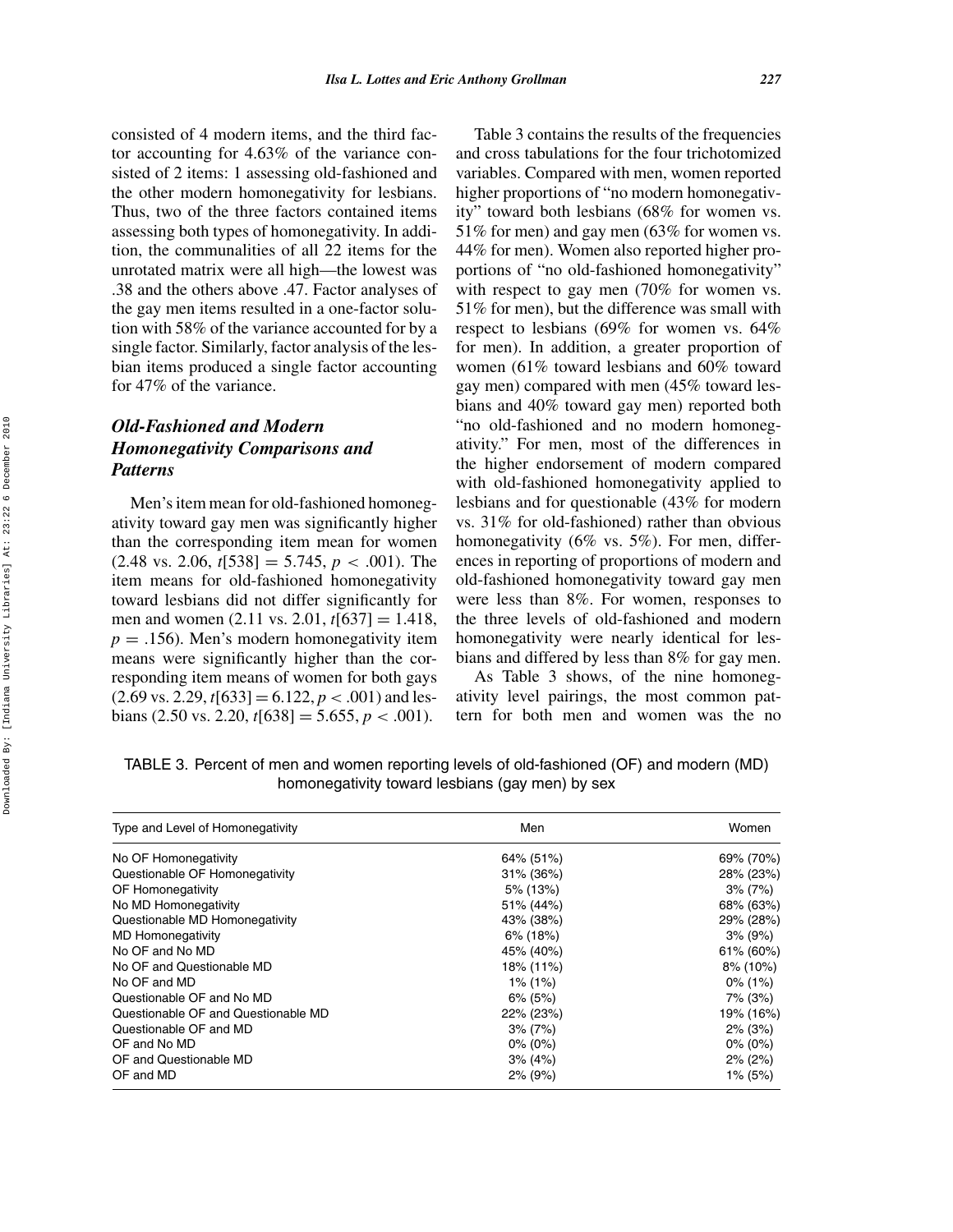old-fashioned/no modern homonegativity combination. The second most common pattern for both men and women was the questionable old-fashioned/questionable modern homonegativity combination. The third most common pattern for both men and women was the no oldfashioned/questionable modern homonegativity combination. Less than 10% of men and women endorsed any of the other six patterns. A finding that demonstrates the strong relationship between old-fashioned and modern homonegativity is that more than two-thirds of the men and 81% of the women reported similar levels of these two types of homonegativity toward both lesbians and gay men.

When the entire sample was combined, we found that less than one-fifth endorsed a higher proportion of modern rather than old-fashioned homonegativity (15% for lesbians and 17% for gay men), and less than 10% endorsed a higher proportion of old-fashioned rather than modern homonegativity (9% for lesbians and 7% for gay men).

### *Homophobic and Helping Behavior*

For reporting, we dichotomized the frequency categories of negative and positive behavior to never and one or more times. As shown in Table 4, reports of physically attacking a lesbian (1%) and verbally or physically harassing a gay man (4%) were low, but reports of negative verbal comments were high. In the last year, 22% of respondents reported making fun of a woman for being a lesbian, 67% reported laughing at an antigay joke, and 79% had used a phrase such as, "That's so gay," or "That's gay," in a negative way. On the other hand, there were also common incidents of helping behavior such as inviting a gay man to socialize (51%), acknowledging being offended by terms like "fag" or "queer" (37%), defending a woman who was being harassed for being a lesbian (25%), and challenging an antilesbian joke or remark (30%). Compared with men, women reported lower proportions of hostile behavior and higher proportions of helping behavior; these differences were significant for five of the nine behaviors.

# *Correlations Among Homonegativity Measures*

Table 5 displays the correlations between homosexual attitudinal and behavioral measures for women and men. The pattern of significant correlations is similar for women and men. Correlations are highly significant (*p <* .001) between the two types of homonegativity for

TABLE 4. Percent reporting hostile or helping behavior toward homosexuals with chi-square

|                                                                                                                     | Percent |       |     |            |  |
|---------------------------------------------------------------------------------------------------------------------|---------|-------|-----|------------|--|
| Behavior                                                                                                            | Total   | Women | Men | Chi-Square |  |
| Hostile                                                                                                             |         |       |     |            |  |
| Made fun of a women for being a lesbian                                                                             | 22      | 21    | 23  | 2.71       |  |
| Physically attacked a woman because she was a lesbian                                                               |         |       |     | 3.25       |  |
| Laughed at antigay jokes                                                                                            | 67      | 55    | 79  | 85.82*     |  |
| Verbally or physically harassed a man because he was gay                                                            | 4       | 3     | 5   | 7.19       |  |
| Used the phrase "that's so gay," "that's gay," or a similar<br>phrase to refer to something negative or undesirable | 79      | 76    | 82  | $20.69*$   |  |
| Helping                                                                                                             |         |       |     |            |  |
| Invited a gay man to hang out (e.g., for coffee, dinner, a<br>bar, a show, a party)                                 | 51      | 60    | 43  | $26.55*$   |  |
| Told someone you were offended by their use of terms like<br>"fag," "faggot," "queer," etc.                         | 37      | 48    | 26  | $34.41*$   |  |
| Defended a woman who was being harassed for being a<br>lesbian                                                      | 25      | 30    | 21  | 7.70       |  |
| Challenged an antilesbian joke or remark                                                                            | 30      | 38    | 22  | $22.88*$   |  |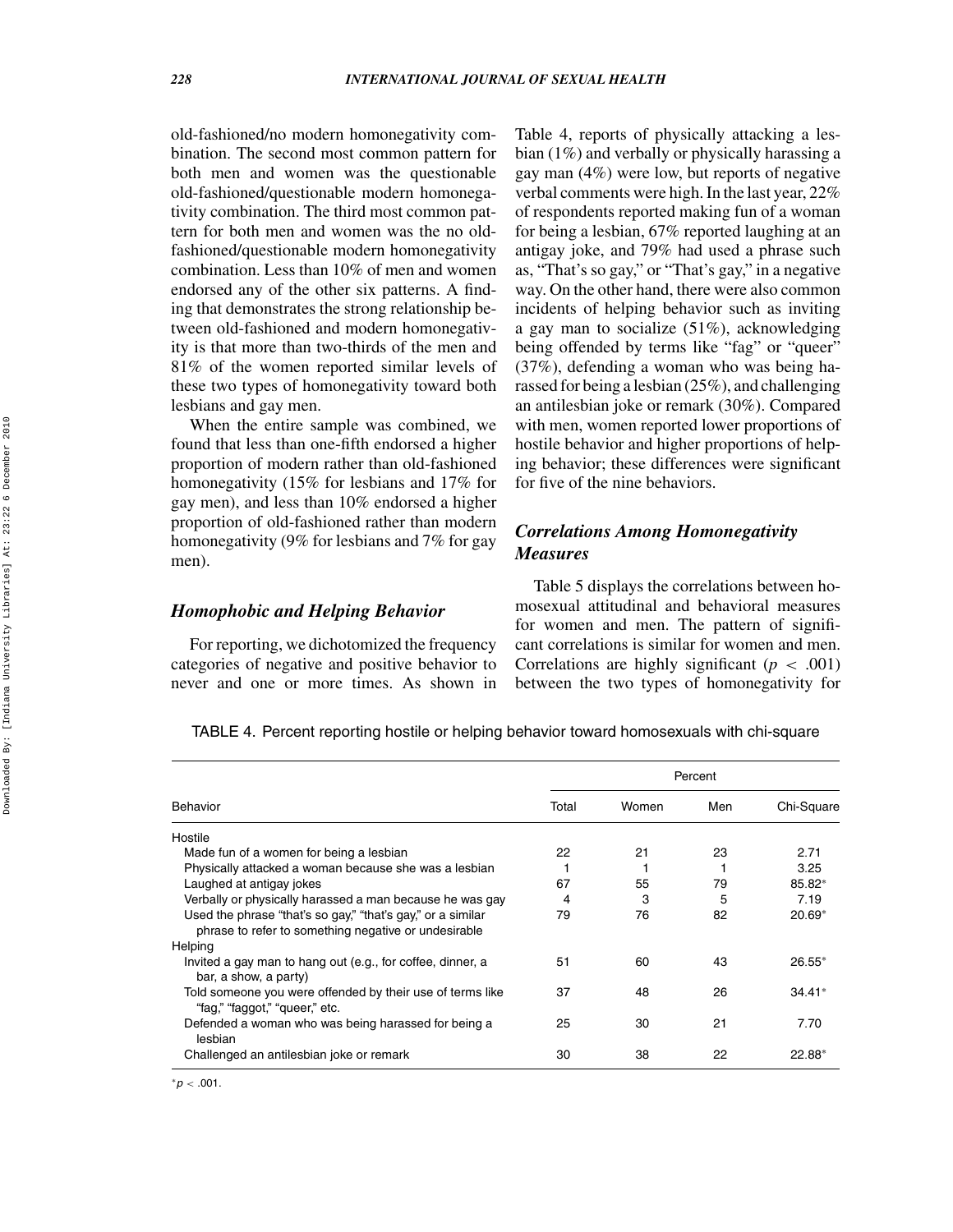|                                      |              | 2             | 3             | 4             | 5         | 6      | 7       |
|--------------------------------------|--------------|---------------|---------------|---------------|-----------|--------|---------|
| 1. Old-fashioned homonegative        |              |               |               |               |           |        |         |
| attitudes toward gay men             |              |               |               |               |           |        |         |
| 2. Modern homonegative attitudes     | $.83***$     |               |               |               |           |        |         |
| toward gay men                       | $(.81***)$   |               |               |               |           |        |         |
| 3. Old-fashioned homonegative        | $.87***$     | .79***        |               |               |           |        |         |
| attitudes toward lesbians            | $(.84***)$   | (.71***)      |               |               |           |        |         |
| 4. Modern homonegative attitudes     | .82***       | $.84***$      | .80***        |               |           |        |         |
| toward lesbians                      | (.75***)     | $(.78***)$    | $(.69***)$    |               |           |        |         |
| 5. Harmful behavior toward gay men   | $.15*$       | $.13^*$       | .11           | $.14*$        |           |        |         |
|                                      | $(.15^{**})$ | $(.17^{**})$  | (00.1)        | $(.17^{**})$  |           |        |         |
| 6. Harmful behavior toward lesbians  | $.15***$     | $.14*$        | $.15***$      | $.16***$      | $.37***$  |        |         |
|                                      | $(.14^*)$    | $(.12^*)$     | $(.12^*)$     | (.11)         | $(.31^*)$ |        |         |
| 7. Positive behavior toward gay men  | $-.50***$    | $-.44***$     | $-.44***$     | $-.38***$     | $-.06$    | $-.05$ |         |
|                                      | (-.41***)    | $(-.39***)$   | $(-.34***)$   | $(-.35***)$   | $(-.04)$  | (.06)  |         |
| 8. Positive behavior toward lesbians | $-.35***$    | $-.30***$     | $-.33***$     | $-.28***$     | $-.02$    | .00    | .54***  |
|                                      | (–.20**)     | $(-.20^{**})$ | $(-.24^{**})$ | $(-.19^{**})$ | (.01)     | (–.04) | .47***` |

TABLE 5. Correlations between homosexual attitudinal and behavioral measures for women (men)

∗p *<* .05. ∗∗p *<* .01. ∗∗∗p *<* .001.

Note. For women, n varied from 298 to 310, and for men, n varied from 323 to 328 due to missing values.

lesbians ( $r = .80$  and  $r = .69$  for women and men, respectively) and for gay men  $(r = .83$  and  $r = .81$  for women and men, respectively). For both women and men, there are significant relationships between less homonegative attitudes toward gays (lesbians) and helping behavior toward gays (lesbians). The relationships between negative attitudes toward gays (lesbians) and harmful actions taken against gays (lesbians) are also generally significant but not nearly as strong as the relationship between less negative attitudes and helping behavior (range .11–.17 vs. range .19–.50). In addition, those who act in helpful ways toward gays also tend to act in helpful ways toward lesbians for both women  $(r = .54, p < .001)$  and men  $(r = .47, p < .001)$ . Similarly, those who engage in harmful behavior toward gays also tend to engage in harmful behavior toward lesbians (women:  $r = .37$ ,  $p <$ .001; men:  $r = .31, p < .001$ ).

### *DISCUSSION*

Overall, findings of this study did not support the propositions of M. A. Morrison and Morrison (2002) about homonegativity. A factor analysis did not support the factorial validity of old-fashioned and modern homonegativity;

two of the factors included items assessing both types of homonegativity. In addition, the findings did not support M. A. Morrison and Morrison's claim that university students tend to support modern rather than old-fashioned homonegativity. Most students reported similar levels of the two types of homonegativity; only about onesixth of the sample reported higher levels of modern compared with old-fashioned homonegativity.

Support for both old-fashioned and modern domains of homonegativity was low; all item means were below the neutral point except for one: "I would NOT be upset if I learned that my son was a homosexual." Upon reflection, although this item was included in our oldfashioned homonegativity scale, disagreement to this statement may arise from multiple concerns including the fear that such a son would be subjected to harmful, discriminatory, and hostile situations, as well as dislike or disgust for gay men. Therefore, this item likely taps both homonegativity and typical concerns parents have for their children's well-being. Future researchers should consider asking respondents to give explanations for their response to this statement.

A finding from this study consistent with past research is that substantial proportions of students reported engaging in hostile verbal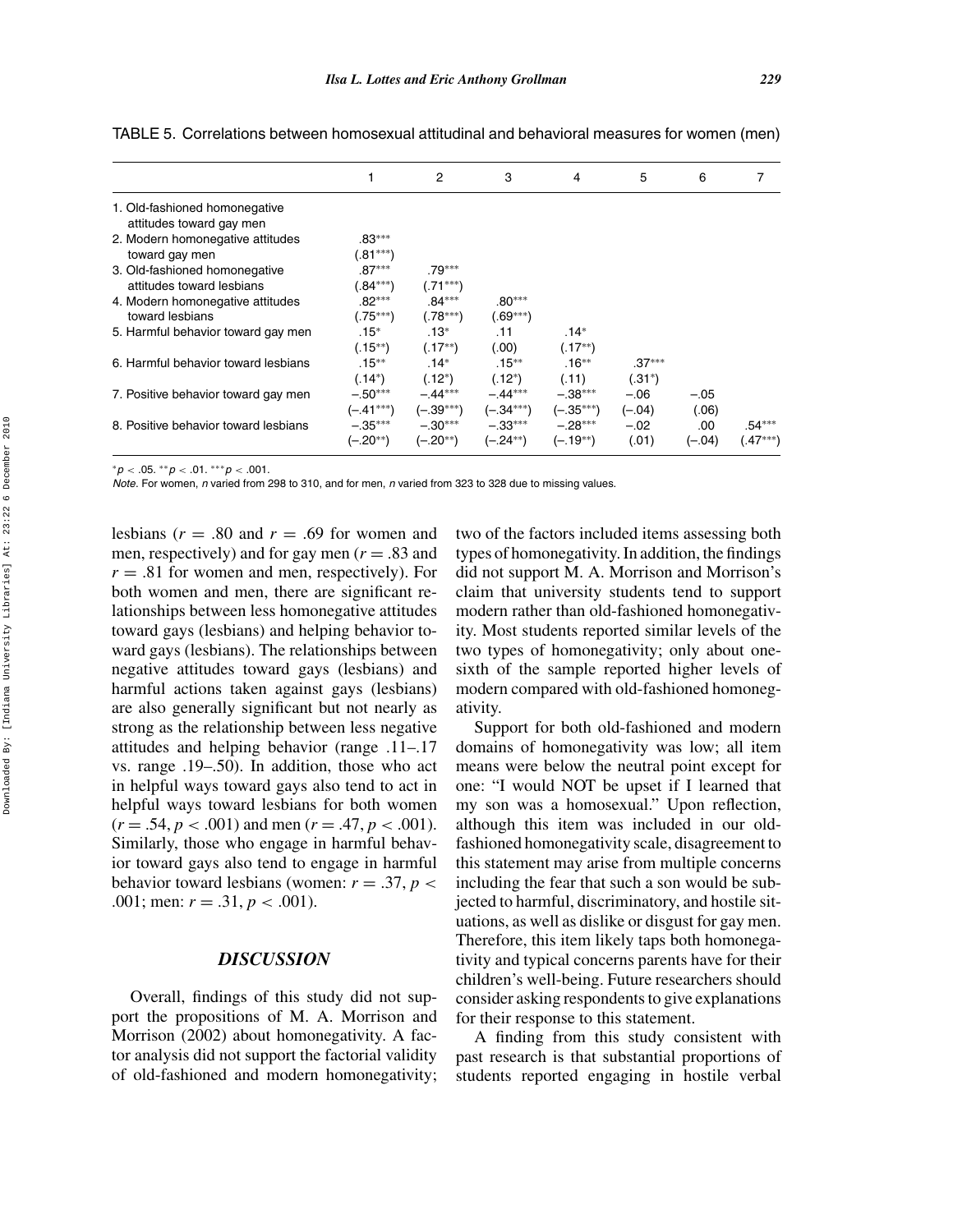behaviors, such as making fun of lesbians, laughing at antigay jokes, and using negative words to refer to gays. Consistent with previous studies, we also found that reported incidences of violent behavior were low. Due to social desirability influences, it is likely that reports of both verbal and physical hostility were underreported. In addition, this social desirability factor likely contributed to the low correlations between antihomosexual attitudes and behaviors. The limited number of questions and restricted range of the antihomosexual behavior measures may have also contributed to the low correlations. Adding more items to the antihomosexual behavior measures and including measures of social conformity and social desirability have the potential to provide more adequate interpretations of the attitude and behavior relationship.

This study supports the premise of M. A. Morrison and Morrison (2002) that homonegative behaviors on college campuses are common despite low reports of homonegative attitudes. Whereas M. A. Morrison and Morrison emphasized the low support of old-fashioned homonegativity, in this study, support for both types of homonegativity was low. Part of this apparent contradiction found in our research and highlighted by the Morrisons—namely low degrees of homonegativity and high incidence of antihomosexuality behavior—may be explained by research indicating that an increasing number of students acknowledge having homosexual friends and acquaintances, which in turn is due to more gays and lesbians being open about their sexual orientation. However, the greater number of homosexuals who do not hide their sexual orientation also makes them more visible and available as recipients of harassing remarks and actions.

This view is consistent with research by Alden and Parker (2005). In their study, "city" was the unit of analysis, and they found that rates of antigay and lesbian hate crimes were *higher* in cities where support for homosexual civil rights issues was also *higher*. They explained their finding by noting that the likely variable influencing both was density of population—cities with high population density are also ones with a greater number and visibility of gays and lesbians. In densely populated urban areas, attitudes toward homosexuals are more favorable than in less populated areas.

We were pleased that substantial proportions of students reported helping behavior toward both gay men and lesbians. This is likely due to the increasing visibility of homosexuals in campus activities and thus contributes to more students knowing gays and lesbians. Thus, as Altemeyer (2001, p. 73) emphasizes, while the increasing out status of homosexuals may have led to "rejection and pain for many of them, it has seemingly reduced prejudice." Here it is important to stress the findings of Herek (2007), whose studies document the more favorable views of homosexuals by heterosexuals who have personal contact with them, especially when the contacts involve emotionally close relationships and discussions of sexual minority life.

Although not directly stated, much of the literature review seemed to imply that modern homonegativity is less harmful than oldfashioned homonegativity. The view seemed to be that the modern form was less blatantly negative and more subtle and indirect. However, we want to stress that those accepting modern homonegativity cause considerable harm to gays and lesbians. Cowan et al. (2005) found that modern heterosexism, defined similarly to modern homonegativity (see Table 1), was significantly and positively correlated with approval of hate crimes against gays and lesbians and strongly and negatively associated with perceived harm of hate speech directed toward gays and lesbians. In addition, numerous studies have documented the suffering of homosexuals due to their lack of rights and ability to fully function as citizens in society (e.g., Donovan, Heaphy, & Weeks, 1999; Herek, 2007; Kosciw & Diaz, 2006; Richardson, 1998; Savin-Williams & Cohen, 1996).

# *CONCLUSION, LIMITATIONS, AND FUTURE RESEARCH*

This study adds to the growing view that the younger generation of educated adults has much more tolerant views about sexual minorities than older Americans. The detailed examination of the trichotomized variables provides additional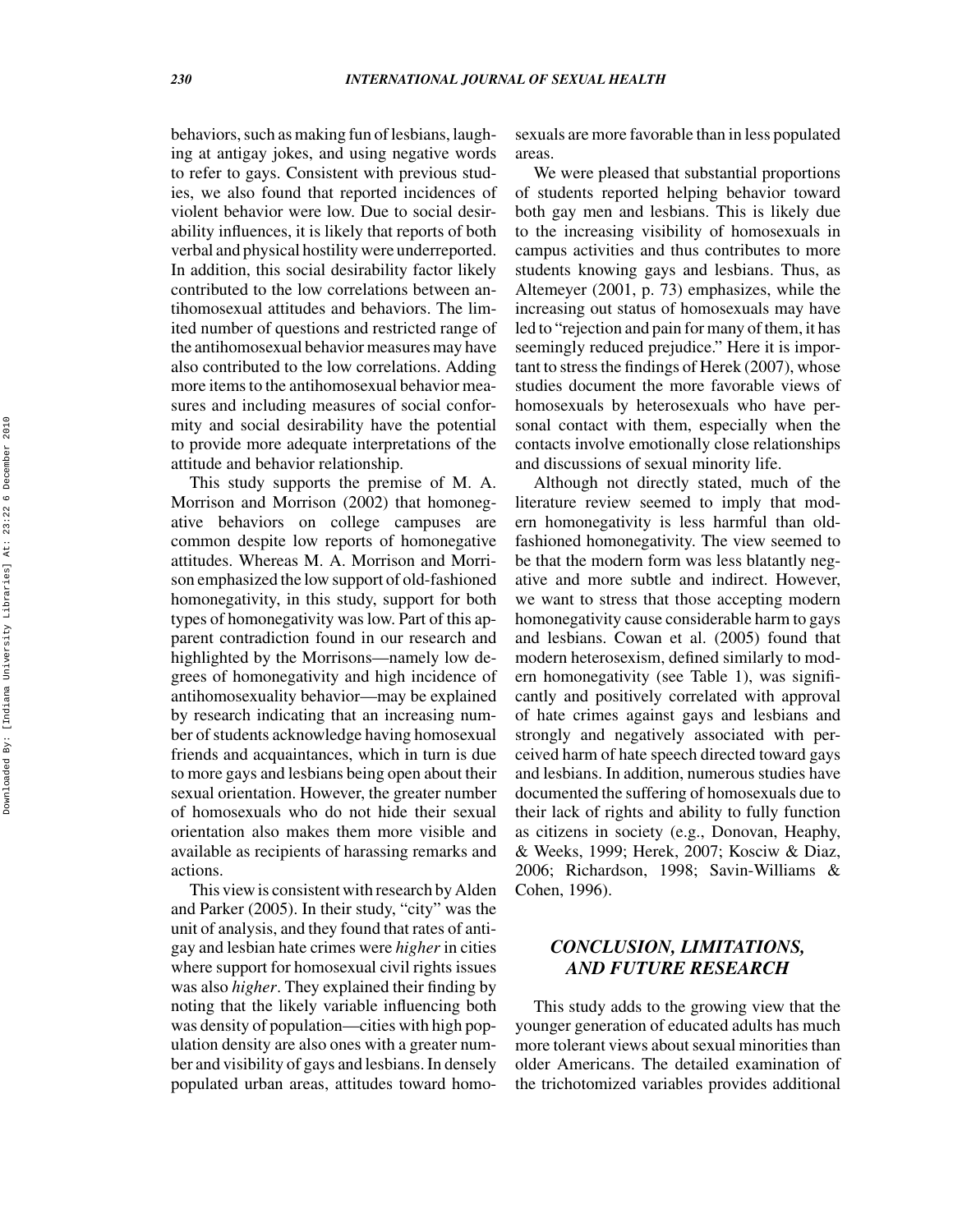information that could not be gleaned from the more typical analysis, which generally involves only a comparison of means, and we suggest that other researchers consider similar analyses that can examine how domains of homonegativity are patterned among participants. When several domains are considered, cluster analysis may be the appropriate statistical procedure.

To understand attitudes toward gays and lesbians, it is necessary to acknowledge their multiple domains. Old-fashioned and modern homonegativity are two of these important domains. Thus, despite their high correlation, we believe they are useful constructs. Knowing that one domain of homonegativity is supported more than another may facilitate an understanding of how domains of homonegativity change. In addition, knowledge of endorsement of different domains for different populations provides valuable information for those who design antihomonegative educational curricula and programs.

Limitations of this study suggest the need for future research. Due to the need to obtain permission from a variety of disciplines to survey students, we made our questionnaire short. Future studies that include measures of more domains of negative and positive attitudes and beliefs about and behaviors related to homosexuals would add to our understanding. The lack of generalizability of this study also highlights the need to examine domains of homonegative views and actions among non-college student samples. The more detailed analysis using three levels of homonegativity also suggests further research questions. Why do respondents give a neutral or "don't know" answer to a positive or negative statement about lesbians and gay men? Should "don't know" responses to statements such as, "Gay men should not be allowed to teach in schools," or "The federal government should protect lesbians from discrimination," be interpreted as endorsement of some degree of homonegativity? Perhaps some who give "don't know" responses are actually homonegative but feel pressure to respond in a more socially desirable manner. Some of these respondents may be in conflict about their attitudes toward gays and lesbians. It is important to understand the motivations and bases for these ambivalent responders and what might change their views to clearly positive views of homosexuals. Those whom we classified as reporting questionable levels of homonegativity appear to be neglected in studies of attitudes toward gays and lesbians, but some in this group may be precisely the ones who are most susceptible to change to more favorable views. To more fully understand this middle group requires asking questions about the justifications for giving neutral and "don't know" responses. Such questions would, of course, also be valuable to ask for all levels of homonegativity responses.

We hope that this study has reinforced the need for researchers to carefully define antihomosexual constructs and to also clearly specify how constructs are measured. In this regard, we recommend two emerging theoretical perspectives for future researchers. First, Herek (2000, 2007, 2009) has provided a framework for conceptualizing sexual stigma and related terminology. Herek's introduction of the term sexual prejudice has the advantage of implying inequality and allows for the application of the large body of theory and research on other forms of prejudice. Second, we find the human rights/sexual rights frameworks defined by Lottes and Adkins (2003, 2006) and Richardson (1998, 2000) informative and useful approaches for identifying domains of antihomosexuality. Human rights theory, with its principles of universality, egalitarianism, self-determination, and dignity, can contribute to a more comprehensive understanding of the multiple domains of antihomosexuality attitudes and actions. Both of these perspectives can provide valuable frameworks for future investigations of the conceptualization and assessment of homonegativity.

### **REFERENCES**

- Adam, B. D. (1998). Theorizing homophobia. *Sexualities*, *1*(4), 387–404.
- Adams, H. E., Wright, L. W., & Lohr, B. A. (1996). Is homophobia associated with homosexual arousal? *Journal of Abnormal Psychology*, *105*(3), 440– 445.
- Alden, H. L., & Parker, K. F. (2005). Gender role ideology, homophobia, and hate crime: Linking attitudes to macrolevel antigay and lesbian hate crimes. *Deviant Behavior*, *26*(4), 321–343.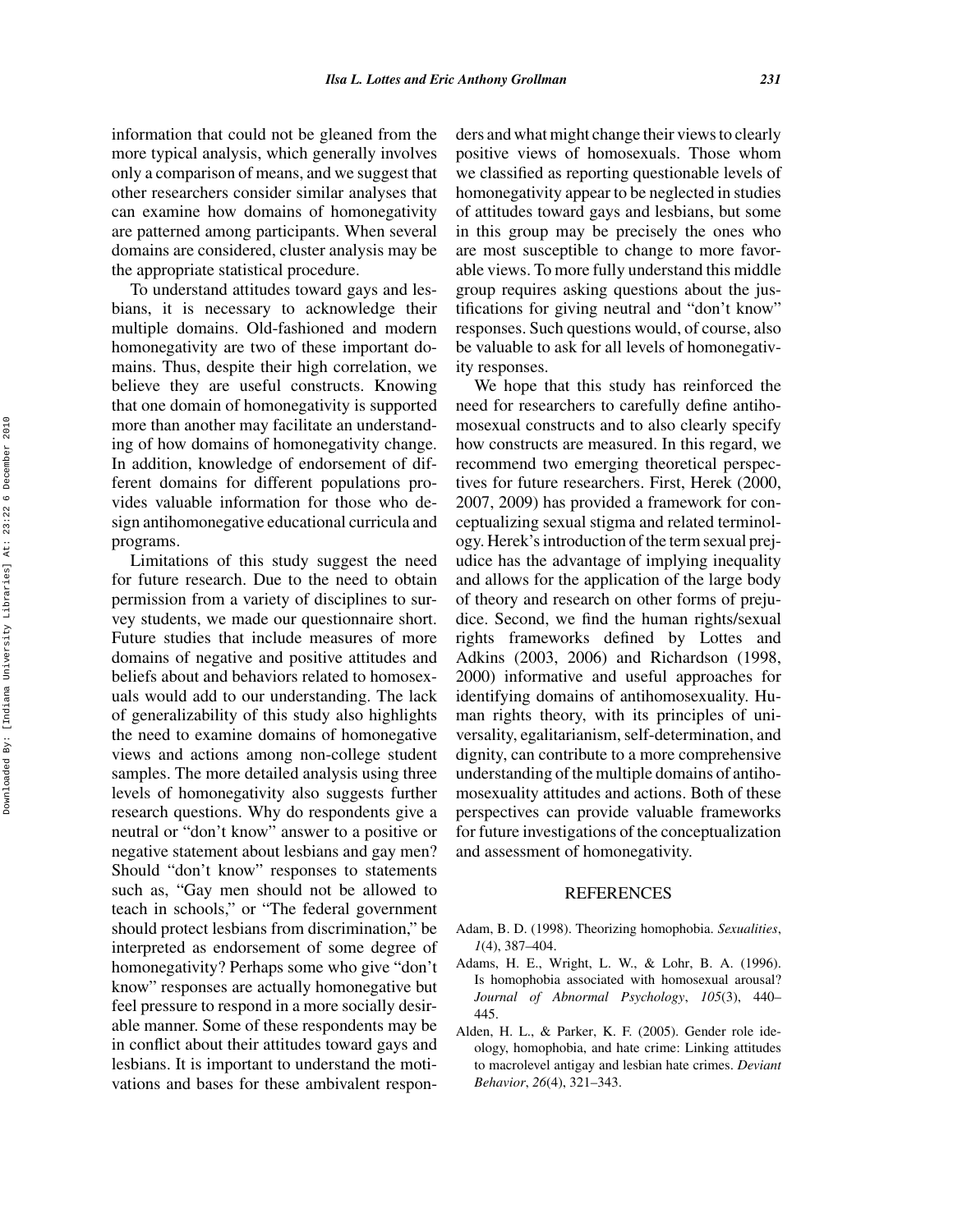- Altemeyer, B. (2001). Changes in attitudes toward homosexuals. *Journal of Homosexuality*, *42*(2), 63– 75.
- Balanko, S. (1998, June). *Antigay violence at the University of Saskatchewan*. Poster session presented at the 59th annual convention of the Canadian Psychological Association, Edmonton, Alberta.
- Bernat, J. A., Calhoun K. S., Adams H. E., & Zeichner A. (2001). Homophobia and physical aggression toward homosexual and heterosexual individuals. *Journal of Abnormal Psychology*, *110*(11), 179–187.
- Blumenfeld, W. J. (1992). *Homophobia: How we all pay the price*. Boston, MA: Beacon Press.
- Cerny, J. A., & Polyson, J. (1984). Changing homonegative attitudes. *Journal of Social and Clinical Psychology*, *2*(4), 366–371.
- Cowan, G., Heiple, B., Marquez, C., Khatchadourian, D., & McNevin, M. (2005). Heterosexuals' attitudes toward hate crimes and hate speech against gays and lesbians: Old-fashioned and modern heterosexism. *Journal of Homosexuality*, *49*(2), 67–82.
- Davis, C. M., Yarber, W. L., Bauserman, R., Schreer, G., & Davis, S. (Eds.). (1998). *Handbook of sexuality-related measures*. Thousand Oaks, CA: Sage.
- Donovan, C., Heaphy, B., & Weeks, J. (1999). Citizenship and same sex relationships. *Journal of Social Policy*, *28*(4), 689–709.
- Ellis, S. J., Kitzinger, C., & Wilkinson, S. (2002). Attitudes towards lesbians and gay men and support of lesbian and gay human rights among psychology students. *Journal of Homosexuality*, *44*(1), 121–138.
- Franklin, K. (2000). Antigay behaviors among young adults: Prevalence, patterns, and motivators in a noncriminal population. *Journal of Interpersonal Violence*, *15*(4), 339–362.
- Haaga, D. (1991). Homophobia? *Journal of Social Behavior and Personality*, *6*(1), 171–174.
- Herek, G. M. (1988). Heterosexuals' attitudes toward lesbians and gay men: Correlates and gender differences. *The Journal of Sex Research*, *25*(4), 451–477.
- Herek, G. M. (1998). Attitudes toward lesbians and gay men scale. In C. M. Davis, W. L. Yarber, R. Bauserman, G. Schreer, & S. Davis (Eds.), *Handbook of sexualityrelated measures* (pp. 392–393). Thousand Oaks, CA: Sage.
- Herek, G. M. (2000). The psychology of sexual prejudice. *Current Directions in Psychological Science*, *9*(1), 19–22.
- Herek, G. M. (2002). Gender gaps in public opinion about lesbians and gay men. *Public Opinion Quarterly*, *66*(1), 40–66.
- Herek, G. M. (2007). Confronting sexual stigma and prejudice: Theory and practice. *Journal of Social Issues*, *63*(4), 905–925.
- Herek, G. M. (2009). Understanding sexual stigma and sexual prejudice in the United States: A conceptual frame-

work. In D. Hope (Ed.), *Contemporary perspectives on lesbian, gay, & bisexual identities* (pp. 65–111). New York, NY: Springer.

- Herek, G. M., & Capitanio, J. P. (1999). Sex differences in how heterosexuals think about lesbians and gay men: Evidence from survey context effects. *The Journal of Sex Research*, *36*(4), 348–360.
- Herek, G. M., & Gonzalez-Rivera, M. (2006). Attitudes toward homosexuality among U.S. residents of Mexican descent. *The Journal of Sex Research*, *43*(2), 122– 135.
- Hudson, W. W., & Ricketts, W. A. (1980). A strategy for measurement of homophobia. *Journal of Homosexuality*, *5*(4), 357–372.
- Kite, M. E., & Whitney, B. E., Jr. (1997). Do heterosexual women and men differ in their attitudes toward homosexuality: A conceptual and methodological analysis. In G. M. Herek (Eds.), *Stigma and sexual orientation: Understanding prejudice against lesbians, gay men, and bisexuals* (pp. 39–61). Newbury Park, CA: Sage.
- Kosciw, J. G., & Diaz, E. M. (2006). *The 2005 national climate survey: The experiences of lesbian, gay, bisexual, and transgender youth in our nation's schools*. New York, NY: Gay, Lesbian, and Straight Education Network (GLSEN).
- Kurdek, L. (1988). Correlates of negative attitudes toward homosexuals in heterosexual college students. *Sex Roles*, *18*(11/12), 727–738.
- Lewis, G. B. (2003). Black-White differences in attitudes toward homosexuality and gay rights. *Public Opinion Quarterly*, *67*(1), 59–78.
- Lottes, I. L., & Adkins, C. W. (2003). The construction and psychometric properties of an instrument to assess support for sexual rights. *The Journal of Sex Research*, *40*(3), 286–298.
- Lottes, I. L., & Adkins, C. W. (2006). Understanding sexual rights: Applications for the sexologist. *Utgave*, *January*, 25–28.
- McConahay, J. B. (1986). Modern racism, ambivalence, and the modern racism scale. In J. F. Dovidio & S. L. Gaertner (Eds.), *Prejudice, discrimination, and racism* (pp. 1–125). Orlando, FL: Academic Press.
- Morrison, M. A., & Morrison, T. G. (2002). Development and validation of a scale measuring modern prejudice toward gay men and lesbian women. *Journal of Homosexuality*, *43*(2), 15–37.
- Morrison, T. G., Kenny, P., & Harrington, A. (2005). Modern prejudice toward gay men and lesbian women: Assessing the viability of a measure of modern homonegative attitudes within an Irish context. *Genetic, Social, and General Psychology Monographs*, *131*(3), 219–250.
- Morrison, T. G., Parriag, A. V., & Morrison, M. A. (1999). The psychometric properties of the homonegativity scale. *Journal of Homosexuality*, *37*(2), 111– 126.